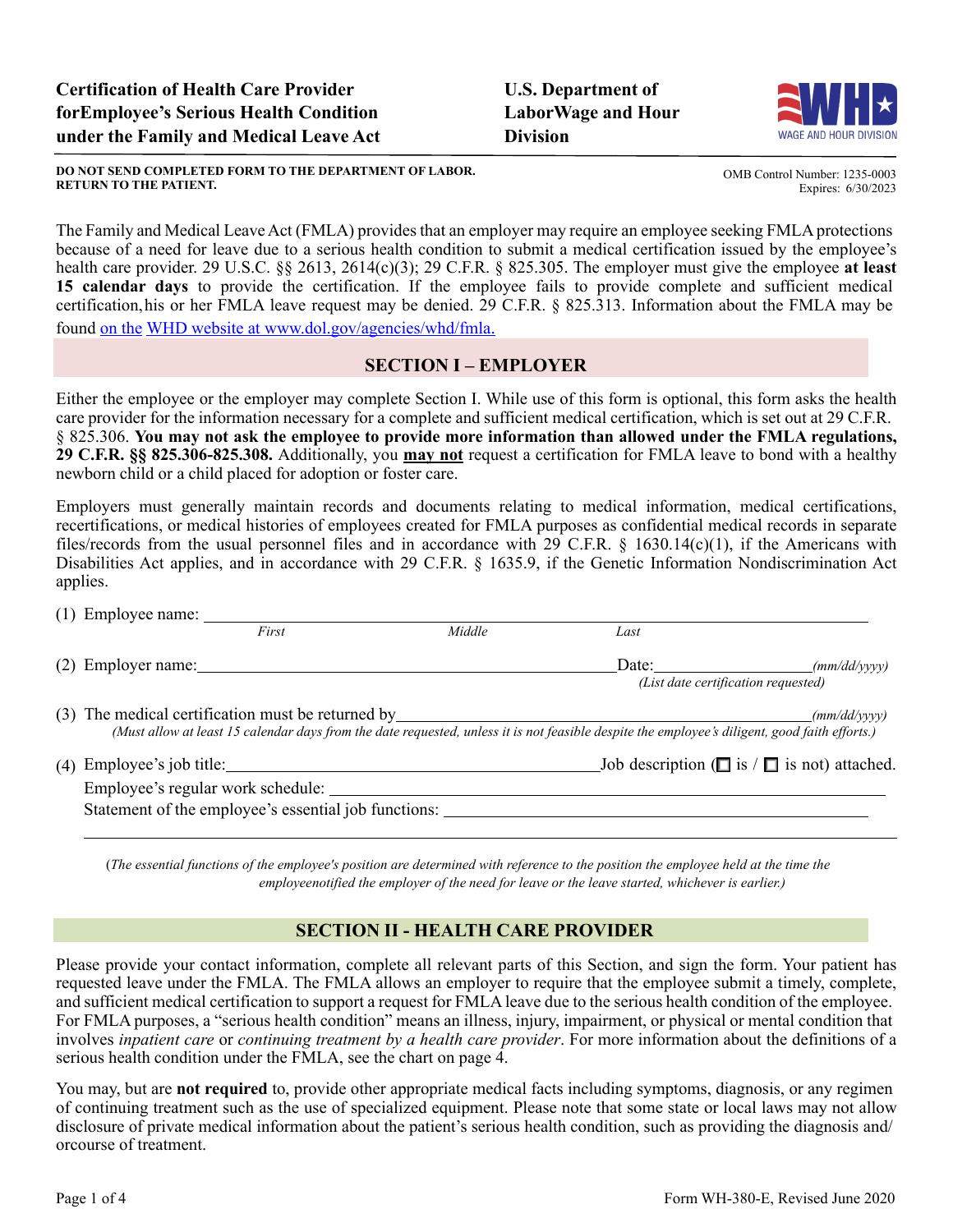| Health Care Provider's name: (Print)     |        |         |  |  |  |  |  |
|------------------------------------------|--------|---------|--|--|--|--|--|
| Health Care Provider's business address: |        |         |  |  |  |  |  |
| Type of practice / Medical specialty:    |        |         |  |  |  |  |  |
| $\text{Telephone: } (\_\_\_\_\_\_\$      | Fax: ( | E-mail: |  |  |  |  |  |

# **PART A: Medical Information**

Limit your response to the medical condition(s) for which the employee is seeking FMLA leave. Your answers should be your **best estimate** based upon your medical knowledge, experience, and examination of the patient. **After completing Part A, complete Part B to provide information about the amount of leave needed.** Note: For FMLA purposes, "incapacity" means the inability to work, attend school, or perform regular daily activities due to the condition, treatment of the condition, or recovery from the condition. Do not provide information about genetic tests, as defined in 29 C.F.R. § 1635.3(f), genetic services, as defined in 29 C.F.R. § 1635.3(e), or the manifestation of disease or disorder in the employee's family members, 29 C.F.R. § 1635.3(b).

(1) State the approximate date the condition started or will start: *(mm/dd/yyyy)*

(2) Provide your **best estimate** of how long the condition lasted or will last:

- (3) Check the box(es) for the questions below, as applicable. For all box(es) checked, the amount of leave needed must beprovided in Part B.
	- □ **Inpatient Care**: The patient (□ has been / □ is expected to be) admitted for an overnight stay in a hospital, hospice, or residential medical care facility on the following date(s):
	- □ **Incapacity plus Treatment**: *(e.g. outpatient surgery, strep throat)*

Due to the condition, the patient  $(\square$  has been  $/\square$  is expected to be) incapacitated for *more than* three consecutive, full calendar days from *(mm/dd/yyyy)* to *(mm/dd/yyyy)*.

The patient ( $\Box$  was /  $\Box$  will be) seen on the following date(s): \_\_\_\_\_\_\_\_\_\_\_\_

The condition ( $\Box$  has  $\Box$  a has not) also resulted in a course of continuing treatment under the supervision of a health care provider *(e.g. prescription medication (other than over-the-counter) or therapy requiring special equipment)*

- □ **Pregnancy**: The condition is pregnancy. List the expected delivery date: *(mm/dd/yyyy)*.
- □ **Chronic Conditions**: *(e.g. asthma, migraine headaches)* Due to the condition, it is medically necessary for the patientto have treatment visits at least twice per year.
- □ **Permanent or Long Term Conditions**: *(e.g. Alzheimer's, terminal stages of cancer)* Due to the condition, incapacity is permanent or long term and requires the continuing supervision of a health care provider (even if active treatment is not being provided).
- □ **Conditions requiring Multiple Treatments**: (*e.g. chemotherapy treatments, restorative surgery)* Due to the condition, it is medically necessary for the patient to receive multiple treatments.
- □ **None of the above**: If none of the above condition(s) were checked, (i.e., inpatient care, pregnancy)no additional information is needed. Go to page 4 to sign and date the form.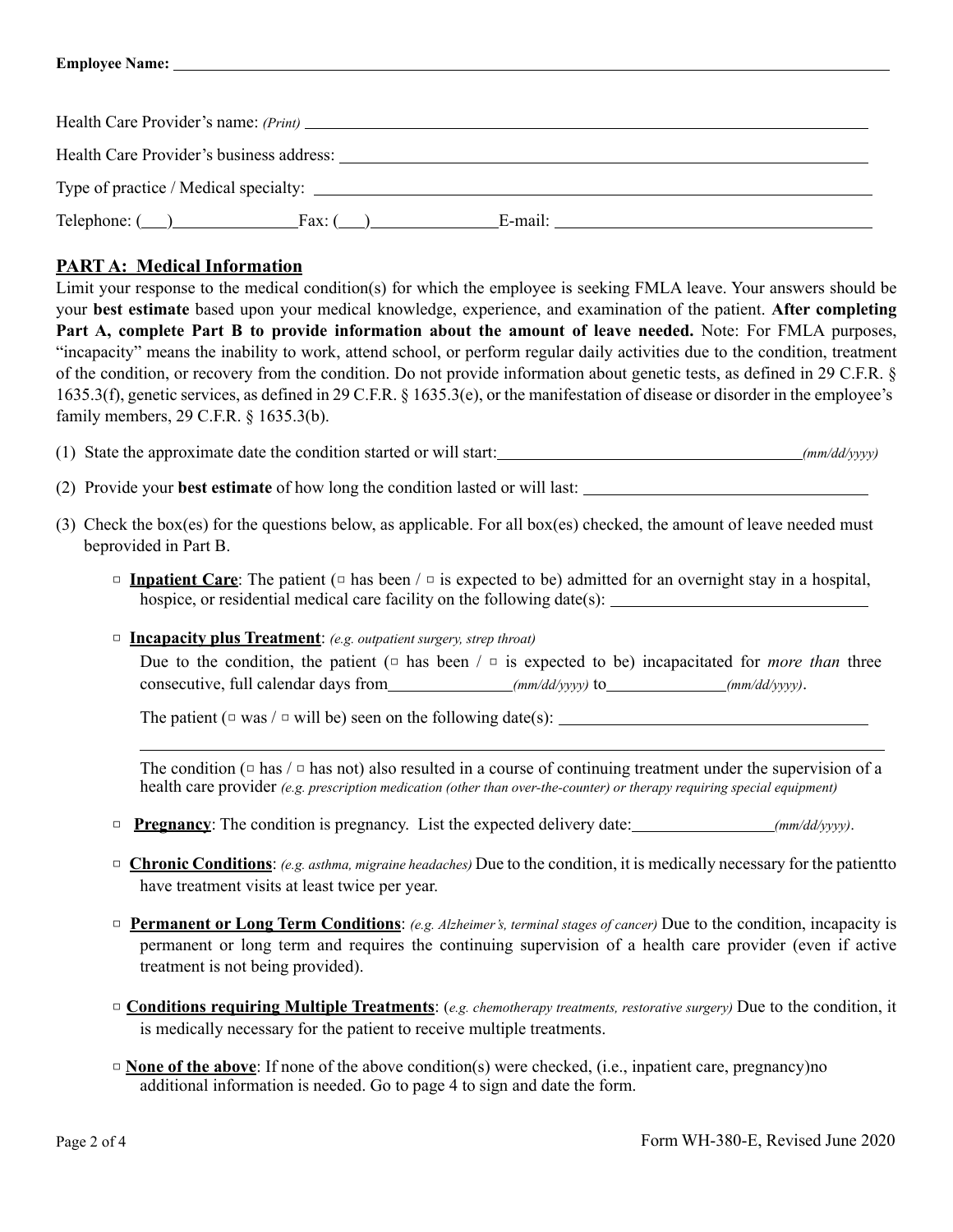(4) If needed, briefly describe other appropriate medical facts related to the condition(s) for which the employee seeks FMLA leave. *(e.g., use of nebulizer, dialysis*)

### **PART B: Amount of Leave Needed**

For the medical condition(s) checked in Part A, complete all that apply. Several questions seek a response as to the frequency or duration of a condition, treatment, etc. Your answer should be your **best estimate** based upon your medical knowledge, experience, and examination of the patient. Be as specific as you can; terms such as "lifetime," "unknown," or "indeterminate" may not be sufficient to determine FMLA coverage.

- (5) Due to the condition, the patient  $\left(\square$  had  $\right/\square$  will have) **planned medical treatment(s)** (scheduled medical visits) *(e.g. psychotherapy, prenatal appointments)* on the following date(s):
- (6) Due to the condition, the patient (□ was / □ will be) **referred to other health care provider(s)** for evaluation or treatment(s).

State the nature of such treatments: *(e.g. cardiologist, physical therapy)*

Provide your **best estimate** of the beginning date *(mm/dd/yyyy)* and end date *(mm/dd/yyyy)* for the treatment(s).

Provide your **best estimate** of the duration of the treatment(s), including any period(s) of recovery *(e.g. 3 days/week)*

(7) Due to the condition, it is medically necessary for the employee to work a **reduced schedule**.

Provide your **best estimate** of the reduced schedule the employee is able to work. From *(mm/dd/yyyy)* to *(mm/dd/yyyy)* the employee is able to work: *(e.g., 5 hours/day, up to 25 hours a week)*

(8) Due to the condition, the patient  $(\square \text{ was } / \square \text{ will be})$  **incapacitated for a continuous period of time**, including any time for treatment(s) and/or recovery.

Provide your **best estimate** of the beginning date *(mm/dd/yyyy)* for the period of incapacity. *(mm/dd/yyyy)* and end date

(9) Due to the condition, it ( $\Box$  was  $/\Box$  is  $/\Box$  will be) medically necessary for the employee to be absent from work on an **intermittent basis** (periodically), including for any episodes of incapacity i.e., episodic flare-ups. Provide your **best estimate** of how often (frequency) and how long (duration) the episodes of incapacity will likely last.

□ □ □ ( day / □ week / □ month) and are likely to last approximately ( hours / ■ days) per episode*.*Over the next 6 months, episodes of incapacity are estimated to occur times per